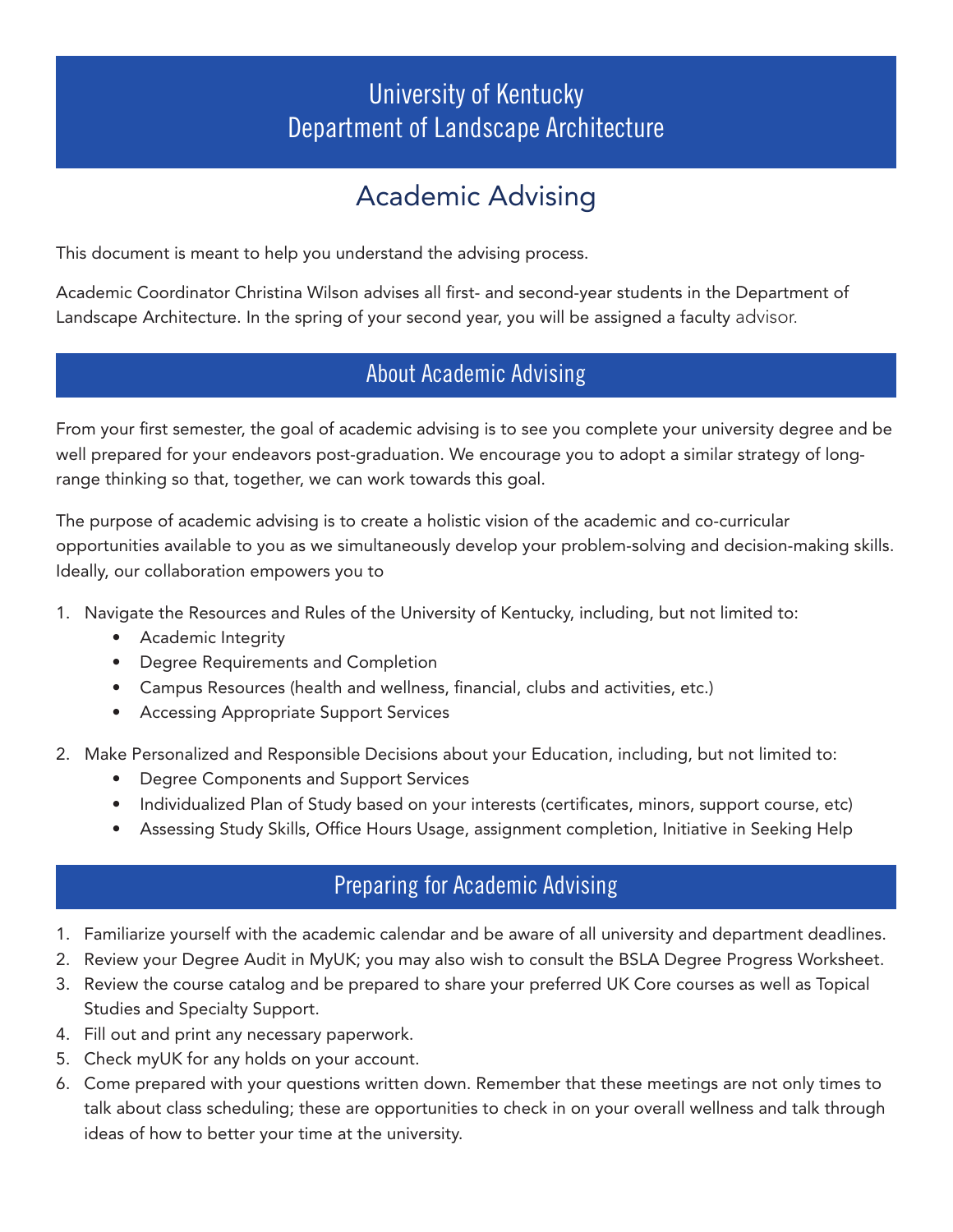### **Expectations**

We, your advisors, will prepare for our meetings by reviewing any and all notes in myUK; preparing documents and information to be shared; and checking on your degree progress. We will listen attentively and ask questions that help us help you. We will provide you with the most accurate information available to us and will strive for clarity when imparting that information to you. We will respect your opinions, boundaries, and privacy; treat you fairly and kindly; and offer honest assessments of your academic progress.

We expect, then, that you will prepare for our meetings by reviewing your notes; preparing any documents and information you wish to share; and checking on your degree progress. You will listen attentively and ask questions that help us help you. You will provide your advisor with the most accurate information available to you and will speak up when we fail to make information clear to you. You will treat us fairly, kindly, and respectfully, and will strive for honesty during our discussions.

We are here to help you make informed decisions, whether we agree with those decisions or not. Indeed, the educational choices you make are yours alone and the responsibility for knowing and fulfilling degree requirements ultimately rests with you.

### Resources

#### • University Registrar

P: 859.257.7157; www.uky.edu/Registrar

• Academic Ombud

P: 859.257.3737; www.uky.edu/Ombud

• Student Rights and Responsibilities

www.uky.edu/StudentAffairs/Code

• MyUK Help Desk

P: 859.218.4357; www.uky.edu/UKIT/218-HELP

**Disability Resource Center** 

P: 859.257.2754; www.uky.edu/StudentAffairs/DisabilityResourceCenter/

• International Center

P: 859.323.2106; http://international.uky.edu/

• James W. Stuckert Career Center

P: 859.2572746; www.uky.edu/CareerCenter

**Office of Student Involvement** 

P: 859.257.8867; www.uky.edu/GetInvolved